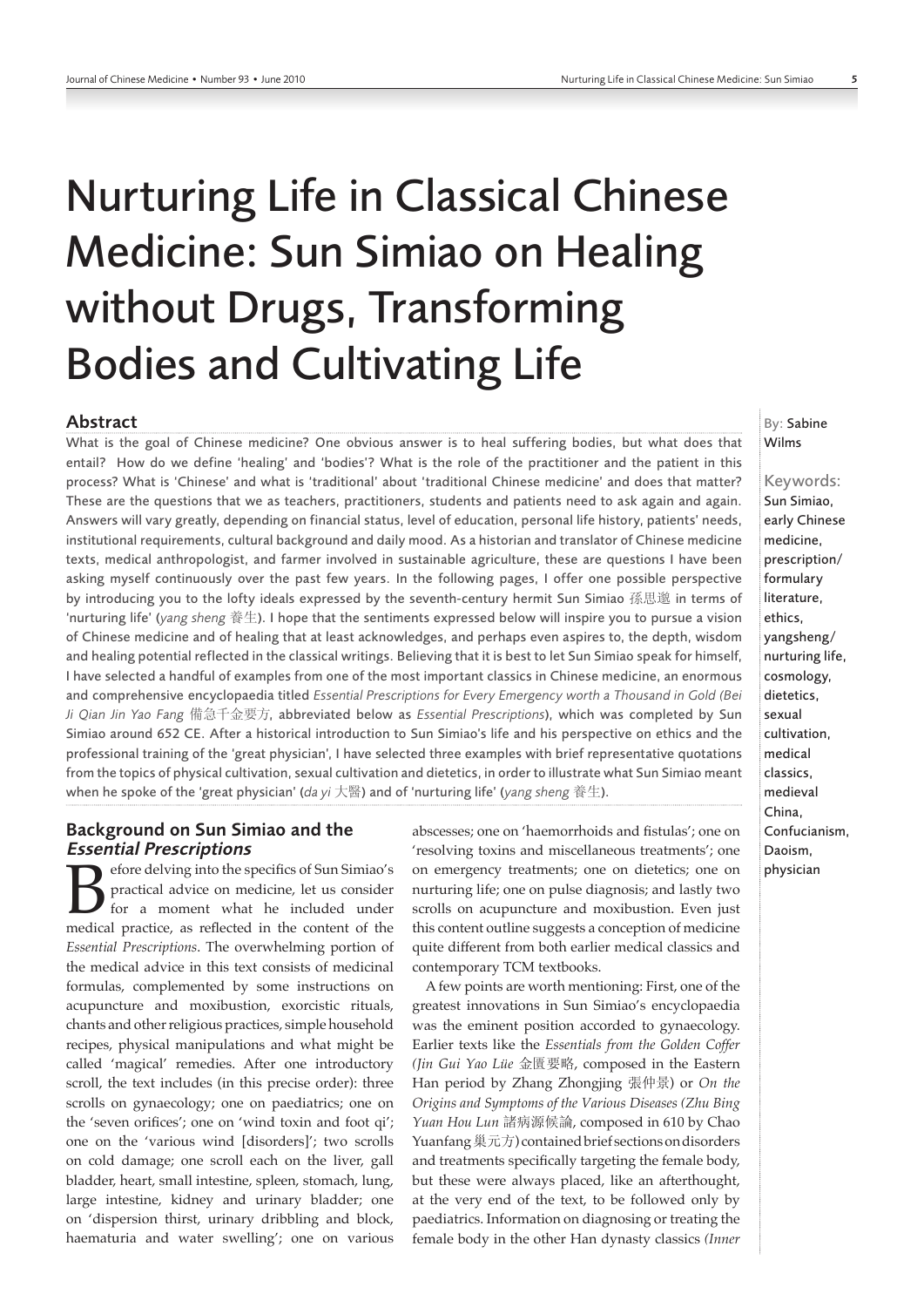*In one's daily practice, one must have an attitude of self-possession and concentration; have a dignified appearance; treat all patients equally with no regard to wealth, gender, status, nature of ailment or potential rewards ... while abstaining from luxuries and from criticising one's fellow physicians.*

> *Classic of the Yellow Emperor [Huang Di Nei Jing], Classic of Difficult Issues [Nan Jing], Treatise on Cold Damage [Shang Han Lun])* was minimal and limited to fleeting comments. By contrast, Sun Simiao placed his section on 'Prescriptions for Women' at the very beginning, after the introductory scroll. Moreover, he began his gynaecological section with an essay that emphasised the need for any 'gentleman engaged in the art of nurturing life' to devote particular attention to this topic because 'women are ten times more difficult to treat than men', and yet are the mainstay of the family because of their pivotal role in reproduction. As a consequence, he devoted a full three scrolls, or roughly ten percent of his *Essential Prescriptions* to this topic and eloquently argued for the need for 'separate prescriptions' and special care for women's bodies and minds.1 He thereby set the stage for the fully-fledged emergence of gynaecology as a respected medical speciality in the official, government-sponsored system of medical training, research and publications in the Song dynasty several centuries later.

> Related to this, I would argue that Sun Simiao radically altered the meaning of a key term in Chinese medicine, namely 'nurturing life' (*yang sheng* 養生). In the early history of Chinese medicine, the notion of health and longevity, achieved and maintained by personal cultivation, was the overarching goal, the pivot around which elite medical authors contemplated and composed medical literature, especially in the context of materia medica and theoretical literature. This concept included such practices as dietetics, alchemy, a reclusive lifestyle, gymnastic and breathing exercises to stimulate the circulation of *qi* throughout the body, sexual cultivation (which, while emphasising the female orgasm as an essential component of complete intercourse, aimed at the male practitioner's health benefits) and visualisation meditation. By reinterpreting the meaning of 'life' in a social, moral and cosmological context, Sun Simiao was, to my knowledge, the first author to widen this circumscribed set of individual practices, centred on improving the individual practitioner's health and prolonging life. He included the female body in the larger perspective of life beyond just the individual body, as well as the survival of the family

for generations to come, and ultimately the altruistic ideal of benefiting society and the macrocosm at large.

Befitting this new vision of 'nurturing life', Sun Simiao organised his encyclopaedia to cover first gynaecology, then paediatrics, then general medicine, and then what we might call 'preventative care' and dietetics, with a smattering of 'geriatrics' thrown in, appended by volumes on the pulse and acupuncture and moxibustion. The implications of this view of medicine are far-reaching, since the physician is no longer merely treating individual bodies in isolation but the entire family line, then by extension the state and society, and ultimately even the universe at large. This macrocosmic connection was certainly not a foreign sentiment to the early thinkers, steeped as they were in correlative thinking and its all-pervasive links between the macrocosm and a limitless number of microcosms, all on the basis of the transformation of qi in ceaseless cycles of the five phases and yin and yang. This view is expressed perhaps most explicitly in the *Great Learning (Da Xue* 大學), a text attributed to Confucius, but brought to great prominence in the Neo-Confucian movement of the Song period:

'The Way of Great Learning lies in illuminating bright virtue, in holding dear the people, in stopping only at utmost goodness ... Wanting to illuminate bright virtue under heaven, the ancients first governed their states. Wanting to govern their states, they first put their families in order. Wanting to put their families in order, they first cultivated their body. Wanting to cultivate their body, they first rectified their heart. Wanting to rectify their heart, they first made their intentions sincere. Wanting to make their intentions sincere, they first extended their knowledge. The extension of knowledge lies in the investigation of things ... '

While the concepts of 'extending knowledge' and 'investigating things' are intellectual constructs that rose to centre-stage several centuries after Sun Simiao's death in the new philosophy of Neo-Confucianism, the *Great Learning* as such predates the beginning of the Common Era and has always been considered a key text in the Confucian tradition. The progression of knowledge and engagement from the individual body to the family, to human society ('under heaven') and ultimately to the macrocosm was certainly as familiar to the authors of the *Inner Classic of the Yellow Emperor* as it was to political writers, historians, rulers, diviners or alchemists. The influence on Sun Simiao and on classical Chinese medicine in general of correlative thinking and the correspondences between the macrocosm and an infinite number of microcosms in terms of cycles of the five phases and the changes of yin and yang can hardly be overstated. By integrating this cosmology with the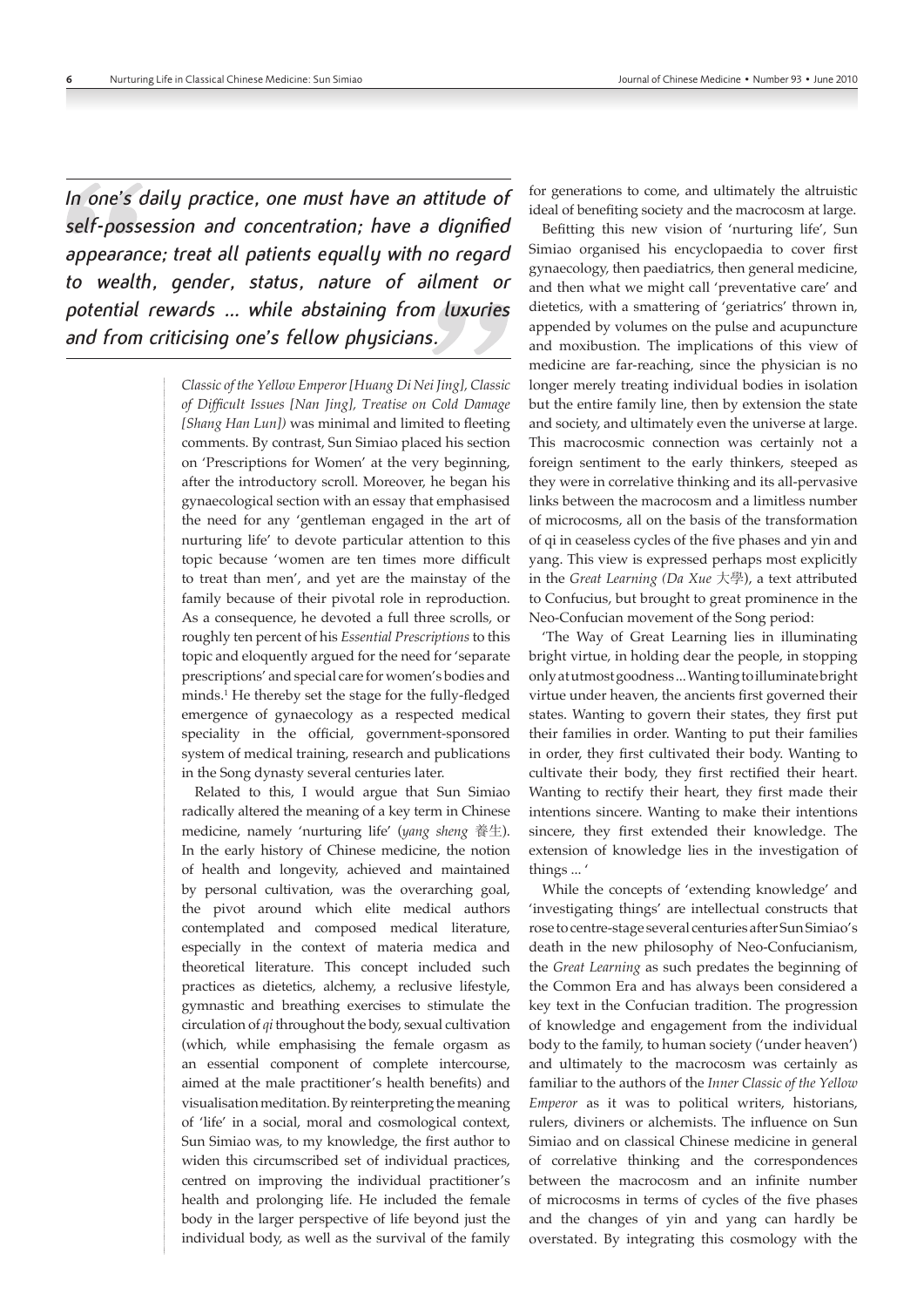ethical ideals of Confucianism and Buddhism in terms of spiritual, personal and social cultivation, Sun Simiao convincingly argued for a radical extension of the role of the physician. Going far beyond the role of the craftsman in charge of alleviating suffering by addressing symptoms with instant fixes, Sun Simiao thereby opened up the path for the eventual rise of the 'scholar-physicians' (*ru yi* 儒醫), members of the literati class who chose medicine as a respected professional alternative to government service in the following centuries.

# Sun Simiao - medical thinker, philosopher, practitioner of 'nurturing life'

For clues as to how Sun Simiao arrived at this revolutionary medical ethics, even a cursory look at his life offers insights, as long as we approach the wealth of information that is available on this famous Chinese sage with proper historical caution. From historically solid, transmitted sources like Sun Simiao's biography in the dynastic histories, we find out surprisingly little about his life. As the official biographies emphasise, he was already famous at a young age for his penetrating understanding of philosophy, religion, literature and cosmology, had illustrious friends and followers among the high society of his times, and was repeatedly asked from the 580s onwards to join the court as advisor, but refused to serve under immoral rulers until the founding of the Tang dynasty in 618. After spending more than 56 years as advisor to the Tang emperors, he retired in 674 to live out the latter part of his life as an ascetic in the mountains in pursuit of longevity. Any other information that may circulate on the internet or in popular books on the subject, whether in Chinese or Western languages, stems from sources many many centuries removed from his life and can therefore not be considered trustworthy in a search for solid facts. Several points are worth making:

Surprisingly and highly significantly, the only reference to medicine in Sun Simiao's early biographies is his response in the following paragraph, which I quote here in its entirety:

'Zhaolin had a malignant illness that physicians were unable to cure, so he went and asked Simiao, "What principles do the famous physicians employ to cure illness?" Simiao answered, "I have heard that if one is skilled at talking about Heaven, one must substantiate it in the human realm; if one is skilled at talking about humans, one must also root it in Heaven. In Heaven, there are four seasons and five phases; winter cold and summer heat alternate with each other. When this cyclical revolution is harmonious, it forms rain; when it is angry, wind; when it congeals, frost and snow; when it stretches out, rainbows. These



■ This drawing from the nineteenth century depicts Sun Simiao (the figure on the left, quite literally surrounded by his trusted companions, the tiger below and the dragon above) having a conversation with an unidentified person. *Illustration reproduced with kind permission of Paul Unschuld*.

are the constancies of Heaven and Earth. Humans have four limbs and five internal organs. They alternate between being awake and sleeping. In exhaling and inhaling and spitting out and sucking in, essence and *qi* leave and come. In their flow, they constitute the constructive and protective [influences of the body], they manifest as facial color, and they erupt as sound. These are the constancies of humanity. *Yang* employs the form, *yin* employs the essence. This is where Heaven and humanity are identical.

When [the constancies] are lost, if [*qi* and essence] steam upward, they cause heat [in the body]; if they are blocked, they cause cold; if they are bound, tumors and excrescences; if they sink, abscesses; if they scatter wildly, panting and shortness of breath; and if they are exhausted, scorching and withering. Their symptoms arise on the face, and their transformations move around in the body.

When one extends this analogy to apply to Heaven and Earth, it is also likewise. Thus the waxing and waning of the Five Planets, the irregular motions of the constellations, the eclipses of the sun and moon, the flight of shooting stars, these are Heaven and Earth's symptoms of danger. Unseasonable winter cold and summer heat are the ascent or blockage [of *qi* and essence] in Heaven and Earth. Uprighted boulders and thrust-up earth are the tumors and excrescences of Heaven and Earth. Collapsing mountains and caved-in ground are the abscesses of Heaven and Earth. Scattered winds and violent rain are the panting and shortness of breath of Heaven and Earth. Dried-up streams and parched marshes are the scorching and withering of Heaven and Earth.

An excellent physician guides [*qi* and essence] with medicinals and [lancing] stones and rescues with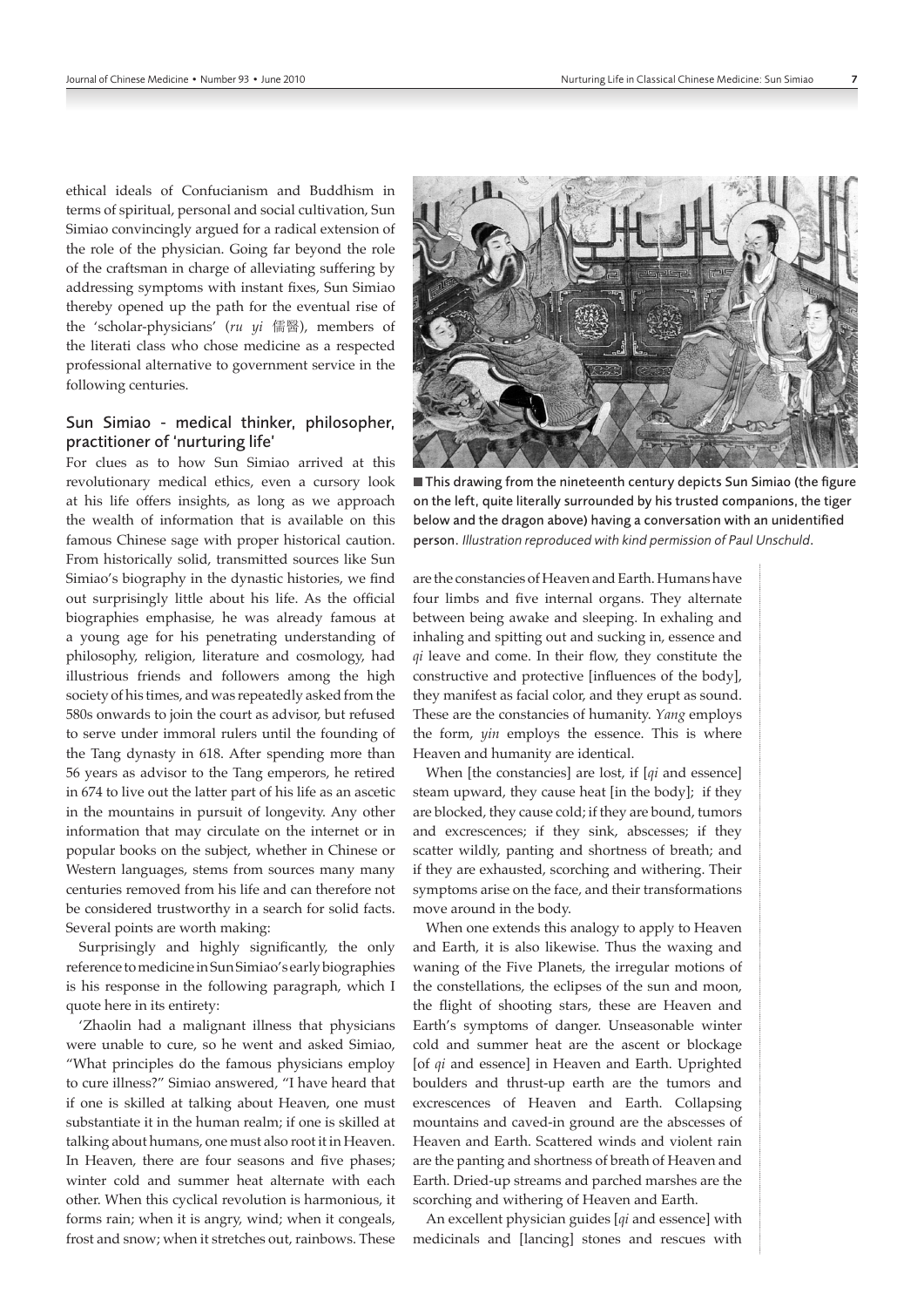*Whenever a physician treats an illness, hemust quiet his spirit and settle his will, he must be free of wants and desires, and he must first develop a heart full of great compassion and empathy.*



■ This wooden figure from the nineteenth century depicts Sun Simiao as the popularly worshipped 'God of Medicinals', seated on the tiger and holding the dragon's beard in his left hand. According to Unschuld, the figures on the top represent Guanyin, the Buddhist Goddess of Mercy, in the centre with a child on each side; Shennong, the 'Divine Farmer' on the far left; and the Yellow Emperor on the far right. *Illustration reproduced with kind permission of Paul Unschuld.*

needles and prescriptions. A sage[ly ruler] harmonises [*qi* and essence] in order to perfect his power and uses them for support in order to manage the affairs of humanity. Thus, the human body has illnesses that can be cured, and Heaven and Earth have calamities that can be dispersed."'

This quotation elegantly expresses Sun Simiao's perspective that the role of the physician was closely related to that of the sagely ruler, since both had to be intimately connected to the macrocosm - or in his words 'rooted in heaven' - in order to be effective. Again, though, the most interesting part of these biographies is what we do not find: There is not a single word about a family tradition of medical practice, a

medical lineage, discipleship, transmission of texts (as in other Chinese biographies of physicians), medical practice, or even one instance of Sun Simiao actually having cured anybody. What we do find evidence for in his biographies is his longevity, depth of learning and sagely insights into the workings of the cosmos, into philosophy, numerology and divination, and his high social standing.

Celebrated and deified in China as a Daoist immortal and the 'King of Medicine' (*yao wang* 藥 王, or more literally 'King of Medicinals'), Sun Simiao exemplifies the inclusive and open-minded syncretism of Daoism, Buddhism and Confucianism that is so typical of early medieval China. This same spirit of integration also pervades the selection of prescriptions in his medical encyclopedia. On the one hand, the *Essential Prescriptions* includes complex medicinal formulas with well over a dozen ingredients, many of which are still commonly used today and which reflect the sophisticated knowledge of educated literati practitioners with access to a large body of technical formulary literature. On the other hand, there is advice to treat stalled labour with 'salt from three households', the husband's charred underpants or physical manipulation. And in the volumes on 'nurturing the body' and 'dietetics', as well as in the few essays interspersed throughout the *Essential Prescriptions*, we clearly see an understanding of medicine as a body of knowledge concerned with cultivating the microcosmic human body and bringing it back into harmony with the macrocosm. This is achieved by means of the system of correlative thinking, prolonging life by moving *qi* and blood, avoiding overtaxing the body and preventing disease from arising in the first place.

# Sun Simiao on medical ethics and professional training

The most illuminating statements for teasing out what we might call the 'macrocosmic' or 'lifenurturing' dimension of Sun Simiao's medicine, considered by many his most important contribution to Chinese medicine, are undoubtedly found in the very beginning of the *Essential Prescriptions* in the two chapters on 'The Great Physician's Professional Practice' (*Da yi xi ye* 大醫習業) and 'The Great Physician's Absolute Sincerity' (*Da yi jing cheng* 大 醫精誠).<sup>2</sup> Chapter One on the 'Great Physician's Professional Practice' outlines the basic requirements in the training of a 'great physician'. The first is familiarity with the major medical classics: theoretical treatises; books on acupuncture, moxibustion and pulse diagnosis; materia medica and formularies. The next might come as a surprise: mastery of the various techniques for predicting people's fate such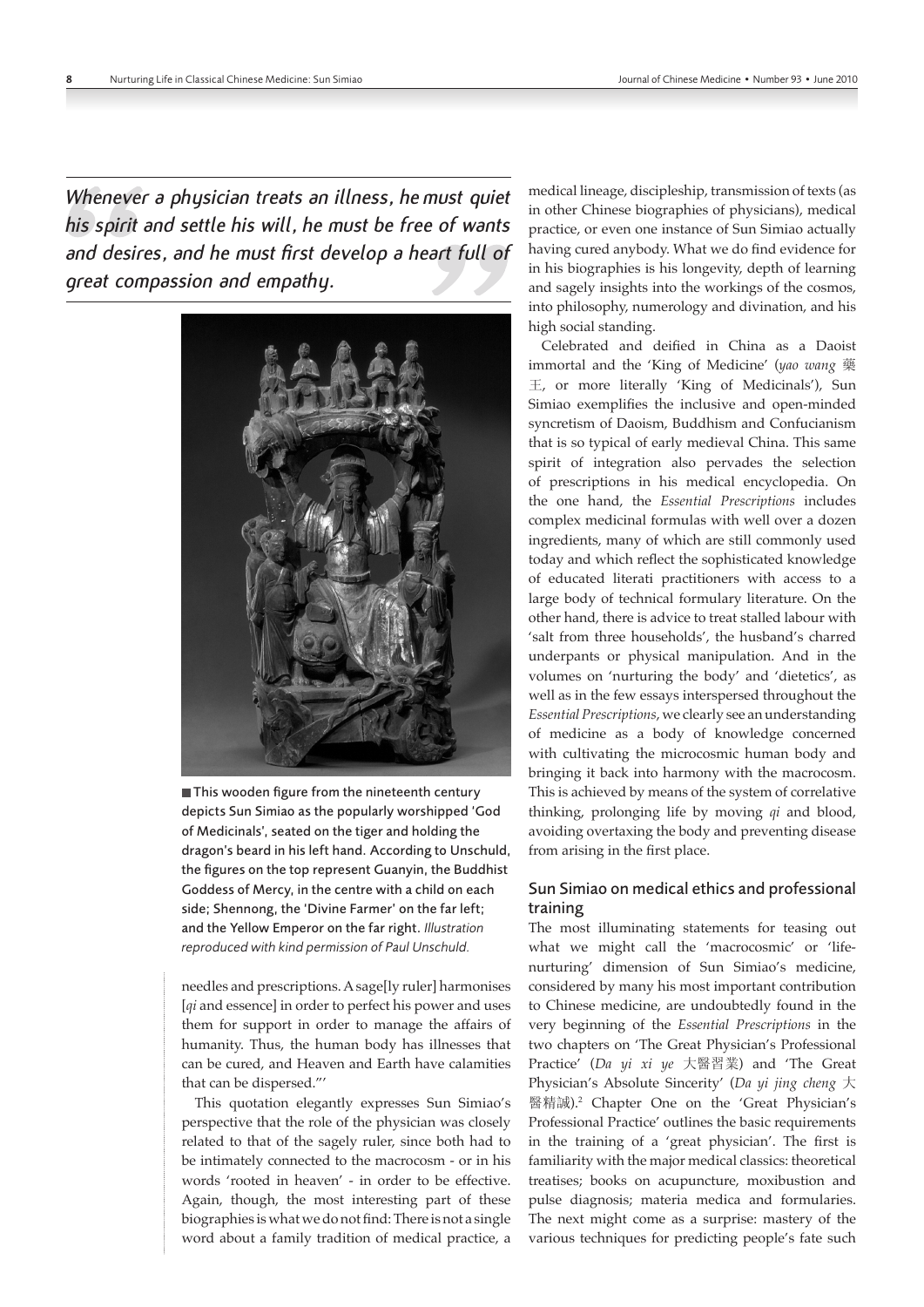as calendrical and numerological techniques, astrology, physiognomy, plastromancy (i.e. turtle shell divination), the *Classic of Changes (Yi Jing* 易經) etc., to avoid being 'like a traveller at night without eyesight, blindly stumbling to your death'. Next, you must study the prescriptions contained in the *Essential Prescriptions*, 'fixing your mind on them, pinching them tightly as if with tweezers, and grinding them down like ink stones'. As if this programme weren't enough for one lifetime, you must complete the following education:

'Moreover, [you must] wade and hunt through the general literature. Why is that? If you have not studied the five [Confucian] classics, you do not know the way of humaneness and righteousness; if you have not studied the three [dynastic] histories, you do not know the affairs of the past and present; if you have not studied the masters of [Warring States] philosophy,<sup>3</sup> you will be unable to observe matters and silently know them; if you have not studied the Inner Classics [of Buddhism],<sup>4</sup> you do not know the virtues of compassion, sympathy, joy and abandonment; if you have not studied the Zhuangzi and Laozi, you are unable to allow perfection in the movements of the body. As a result, in good and bad fortune, you will cling to loathing and generate confusion wherever you go. Lastly, arriving at the waxing and waning of the five phases and the heavenly patterns in the seven luminaries,<sup>5</sup> you must also explore their subtleties. If you are able to learn all these, there will be no obstacles in your way of medicine, and it will be characterised by the utmost in both skill and beauty.'

After having completed this programme, the second chapter on 'The Great Physician's Absolute Sincerity' lays out the following ethical requirements for a professional physician: in one's daily practice, one must have an attitude of self-possession and concentration; have a dignified appearance; treat all patients equally with no regard to wealth, gender, status, nature of ailment or potential rewards; and live a pure life of utmost devotion to easing the suffering of one's fellow humans regardless of physical discomforts, while abstaining from luxuries and from criticising one's fellow physicians. In Sun Simiao's own words:

'Nowadays, there are diseases that are identical on the inside but different on the outside, as well as diseases that are different on the inside but identical on the outside. Therefore, abundance or deficiency in the five viscera and six bowels and the free flow or blockage of blood in the vessels and of construction and defense is certainly not something that can be observed [merely] by eyes and ears. They must first be examined by diagnosing signs: at [the three positions of pulse diagnosis] *cunkou* (inch opening), *guan* (bar), and *chi* (cubit), for the presence of disorder in terms of a floating or sunken, stringlike or tight [pulse]; in the flow at the transport points, for differences in whether it is high or low, shallow or deep; and in the flesh, sinews,

and bones, for differences in whether they are thick or thin, hard or soft. Only somebody who concentrates their mind with refinement and subtlety can even begin to talk about this. Nowadays, however, affairs of the utmost refinement and subtlety are being pursued with a coarse and shallow mind. Is this not dangerous indeed?

To add to what is already full or to decrease what is already deficient, to penetrate further into what is already flowing freely or to congest what is already blocked, to cool what is already cold or to warm what is already hot, this is only doubling the disorder, and where there was still hope for the patient's life, I now see their death.

Therefore, the difficulty and sophistication of the technical skills required for medicinal prescriptions and divination by means of tortoise shell or yarrow stalks is not something that is acquired from the spirits. So how does one obtain their secrets and subtlety?

The fools of the world study formulas for three years and yet it is said [of them] that there is not a single disease under heaven that they are able to treat. After treating disease for three years, they finally become aware that no formula under heaven exists that they are able to use. For this reason, students must absolutely acquaint themselves to the greatest extent with the origins of medicine, studying tirelessly with absolute diligence. They may not recklessly repeat rumors and then claim that this is all there is to the Way of Medicine! Deep indeed is their self-delusion.

Whenever a physician treats an illness, he<sup>6</sup> must quiet his spirit and settle his will, he must be free of wants and desires, and he must first develop a heart full of great compassion and empathy. He must pledge to devote himself completely to relieving the suffering of all sentient beings.7 If patients suffering from disease come to him seeking help, he may not inquire whether they are nobility or low class or poor or wealthy, [or consider their] old age or youth, beauty or ugliness, or whether he detests or likes them or whether they are his friend, whether they are Chinese or barbarian, a fool or a sage. He must treat all of them exactly the same as if they were his closest relative. Neither must he "look to the front while turning around to cover his back", worry about his personal fortune or misfortune, and guard and cherish his own life. When seeing the suffering and grief of others, he must act as if it were his own and open his heart deeply to their misery. He must not avoid dangerous mountains with rugged cliffs, any time of day or night, the cold of winter or heat of summer, hunger or thirst, fatigue and exhaustion. He must singlemindedly attend to their rescue without thinking of efforts or appearances. Acting like this, he can serve as great physician for the masses; acting against this, he is a gigantic thief to all sentient beings.'<sup>8</sup>

 In these two chapters, Sun Simiao masterfully outlined the lofty ideals that a practitioner of Chinese medicine should aspire to; ideals that, I believe, can still serve well as guideposts in today's medicine. As much as Sun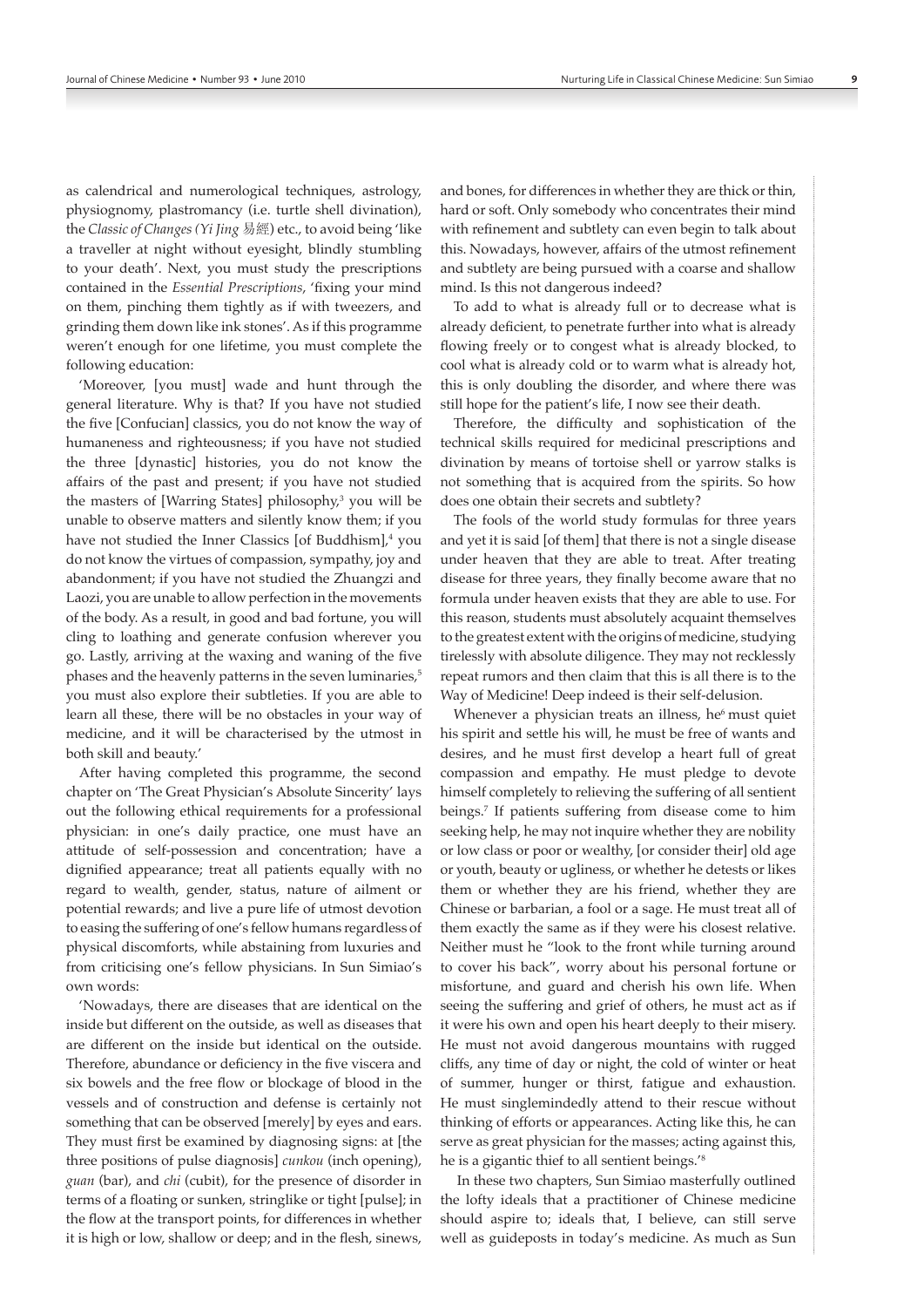Simiao is being celebrated these days, the true extent of his ideals is often woefully overlooked by contemporary practitioners, students and educators in their rush to provide a satisfactory and sorely needed alternative and complement to biomedical care. As a result, the full potential of Chinese medicine, the art behind the craft, the true essence of this ancient treasure-trove of knowledge about the human body and its interactions with the natural, social and macrocosmic environments in the ever-changing transformations of qi often remains unexplored and neglected. As we can see from the quotes above, Sun Simiao already warned of the detrimental effects of intellectual laziness, ignorance, lack of moral standards and greed on medical practice. How much more difficult it is today when 99.99 per cent of Chinese medical texts are only available to those readers fortunate enough to understand classical Chinese medical literature. Throughout the history of Chinese medicine, medical practitioners and authors have bemoaned the chronic shortage of true sages and 'great physicians' in the flesh, at whose feet they could learn by example. As a response, they have always turned to the ancient writings and have compiled and composed medical literature based on their understanding of the classics, through the filter of their personal experiences. And this is precisely the reason why the classics are still so significant in our modern times.

## Physical cultivation: advice on 'nurturing one's nature' (*yang xing* 養性)°

Having introduced Sun Simiao's ideas concerning medical training and professional practice, it is now time to turn to the actual content of the *Essential Prescriptions*, to see how he intended to apply these ideals in daily practice. Given the importance placed by Sun Simiao on 'nurturing life', in other words on the physician's personal practice of cultivating health in body, mind and spirit as a necessary precondition for becoming an effective healer, the most obvious place to start is the chapter on *yang xing* (lit. 'nurturing one's nature'). As he explains in the foreword to this chapter, 'to be skilled at nurturing one's nature is to treat disease before it arises'. It is not limited to ingesting alchemical preparations but must be combined with ethical behaviour: 'If a person's virtue in actions is not abundant, even if they constantly take elixirs of jade and pills of gold, they will be unable to extend their longevity.' The rewards of nurturing one's nature are numerous: 'A person who is skilled at preserving life will not encounter ferocious tigers. This is heaven's reward for having morality (*dao de* 道德).' He also quotes Qi Bo, the Yellow Emperor's advisor, who explains why people in antiquity did not become weak in their actions even after living for a hundred years while people nowadays weaken already after living half as long: 'The ancients, in their knowledge of the *Dao*, followed the pattern of yin and yang, harmonised [their actions] with skills and calculations, were moderate

in their food and drink and regular in their living habits, and did not recklessly overexert themselves. Therefore they were able to keep their body and spirit complete and live out their heavenly years to the fullest, only leaving after a hundred years had passed.' In the remainder of this chapter, Sun Simiao emphasises the need for moderation and regularity in lifestyle and diet, for living in harmony with the seasons, and for avoiding physical overexertion and emotional excess, along the lines of the *Inner Classic of the Yellow Emperor*.

The second section covers advice on ascetic living and begins as follows:

'The Perfected Person said: "Even if you constantly ingest alchemical preparations but do not know the art of nurturing life, it will still be difficult to extend your lifespan. The way of nurturing life is to constantly strive for minor exertion but never become greatly fatigued and force what you cannot endure. Moreover, running water does not grow stale, the pivot of the door does not get bug-infested. The reason for this is that they move.

The Way of nurturing life consists of never moving nor standing for a long time, never sitting nor lying for a long time, never looking nor hearing for a long time. Extended looking damages the blood, extended lying down damages the *qi*, extended standing damages the bones, extended sitting damages the flesh, and extended moving damages the sinews. Avoid overeating, overdrinking, and heavy lifting. Avoid anxiety and worrying, great anger, sorrow and grief, great fear, jumping about, too many words and great laughter. Avoid eagerly jumping at your desires and avoid holding on to hatred. All of these are harmful to longevity. If you are able not to go against these [warnings], then you will be able to extend your life.

Therefore, a person who is good at preserving life constantly reduces thoughts, ideas, desires, business affairs, speaking, laughter, worrying, joy, happiness, anger, likes and dislikes. If you can observe these twelve reductions, this is the essence of nurturing life. Excessive thought imperils the spirit, excessive thought scatters the will, excessive desires muddle the will, excessive business affairs exhaust the physical body, excessive speech wears out the *qi*, excessive laughter damages the viscera, excessive worry intimidates the heart, excessive joy makes the intentions spill over, excessive happiness makes you forget mistakes and become muddled and confused, excessive anger makes the hundred vessels unsettled, excessive likes make you lose your concentration, and excessive dislikes make you haggard and dismal. If you fail to eliminate these twelve excesses, construction and defense will lose their measure, and *qi* and blood will flow frenetically. This is the root to losing your life. Only a person who has neither too much nor too little [of these] is able to approximate the Way ...'

The section continues in a similar vein, emphasising the importance of moderation in all activities, of cultivating a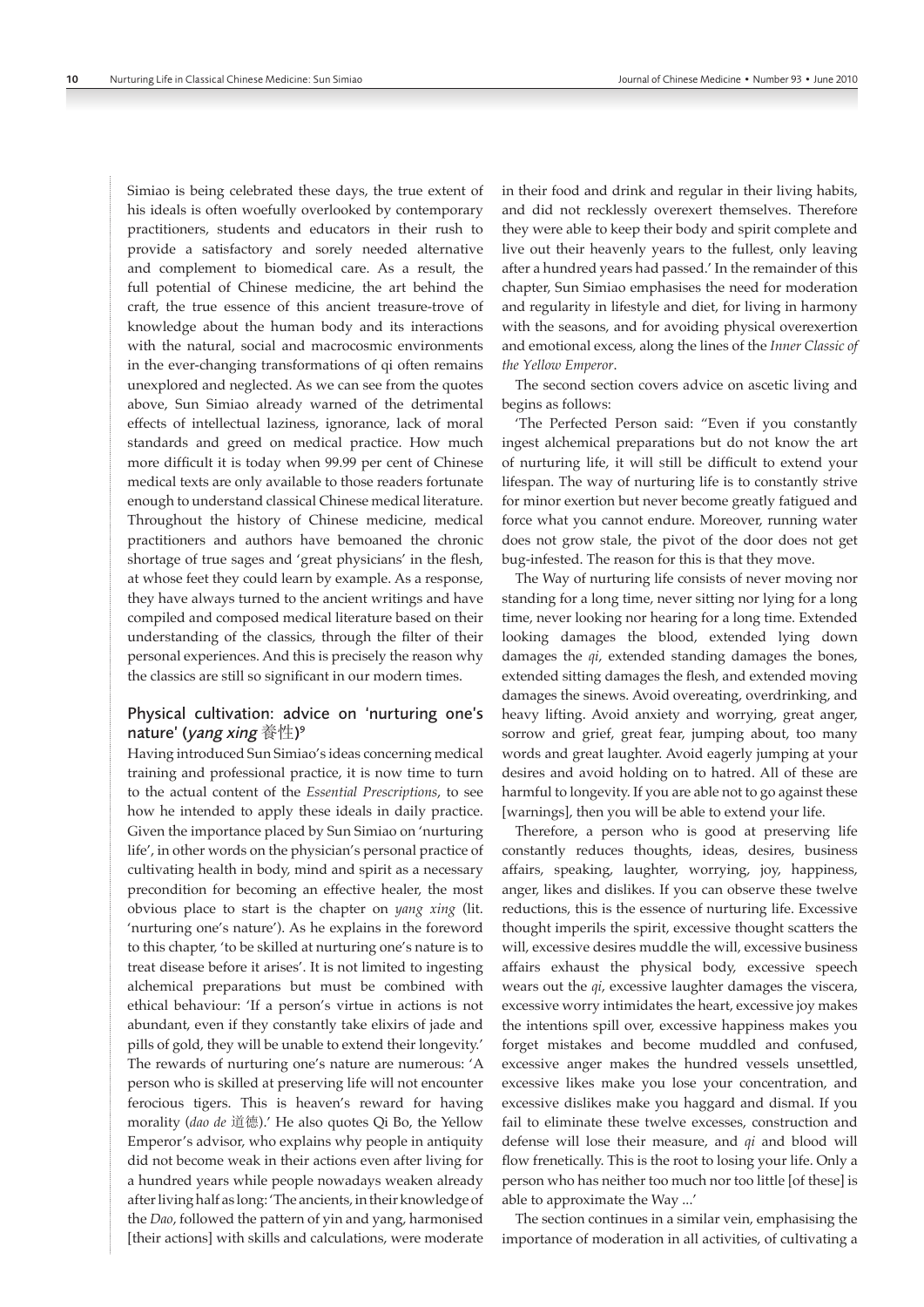calm and balanced mind and of avoiding excess in all emotions and activities. It also contains miscellaneous advice, such as: 'Eat mallow once every ten days because it is disinhibiting and therefore unblocks the five viscera and supports *qi*', or 'when drinking alcohol, do not desire too much, but if you do drink too much, quickly vomiting it is best.'

The remainder of this chapter gives advice on healthy living to promote longevity, covering information on: ideal living arrangements; physical gymnastic-like exercises and self-massage; 'regulating *qi*' by cultivating and circulating *qi* and the breath; transforming the body by means of longevitypromoting foods (including everything from growing *dihuang* [Rehmanniae radix], collecting pine nuts, and preparing pine resin, to consuming a variety of minerals and stalactites and brewing *gouqi* [Lycii radix] wine); 'the Yellow Emperor's taboos and prohibitions' (behavioural guidelines including rules of common politeness, not to sit with the feet facing the fire or the stove; not to sit, walk, or stand facing the sun etc.); and lastly a lengthy chapter on 'supplementing and boosting in the bedroom'.

# Sexual cultivation: 'supplementing and boosting in the bedroom' (fang zhong bu yi 房 中補益)

This last chapter in scroll 27 of the *Essential Prescriptions* contains advice on sexual intercourse for the purpose of cultivating *qi* and therefore longevity, by avoiding seminal emissions and practising moderation (generally, twice a month is permissible, but elsewhere this is graduated by age and should be avoided completely by men past the age of 60), by carefully selecting a partner with the ideal external characteristics, by gaining the maximum health benefits through correct breathing and body postures, by avoiding astrologically and spiritually inauspicious times and positions, etc. As the introduction explains, 'To cure a person by means of another person, this is true perfection indeed. As for the art of the bedchamber, its Way is extremely close by and yet people are unable to practice it. There is nothing more to technique than mounting ten women in one night while blocking and securing (*bi gu* 閉固 i.e., without ejaculation).' The following statement can serve as an example for the sort of advice offered here:

'If you are able to change women with great frequency, the benefits you will gain are numerous. When a person constantly mounts a single woman, [her] *yin qi* will turn weak and the [health] benefits [for the man] will also be reduced. The way of yang is modeled after fire and the house of yin is modeled after water. Water is able to control fire, and yin likewise disperses yang. If used for a long time *If you are able to use food to balance out chronic disorders, release emotions, and chase away disease, you can call yourself an outstanding craftsperson.*

without stopping, yin qi will surpass yang and yang will then be diminished instead. What you obtain does not supplement what you lose. Nevertheless, if you are able to mount 12 women and not ejaculate repeatedly, this causes the person to not grow old and to have a beautiful complexion. If a person can mount 93 women and keep himself secured [i.e. without ejaculating], he will live for 10,000 years.'

Sun Simiao's advice on sexual cultivation reflects an attitude towards sexual intercourse that can be quite foreign to the modern reader and therefore requires some explanation: While it might not be obvious when first reading the advice above on mounting 93 women, moderation, self-control and regulation are the key to nurturing life by means of sexual cultivation as well. Similar to his advice on alcohol, food, emotions or physical taxation, it is not that sexual intercourse is harmful and should be avoided *per se*. On the contrary, movement means life and promotes health. It is only when we practise it in excess or without proper self-control that we drain the limited resources available to the body, to the point where the harmful effects outweigh the benefits. In the context of sexual intercourse, this means that the benefits that a man obtains from absorbing the *yin qi* and essence of his female partner during her orgasm must outweigh the loss of the man's own *qi* and male essence that invariably occurs during the man's orgasm. As a result, female orgasms are highly desirable, but male orgasms should be either avoided completely or strictly limited, depending on the man's age and state of health. And as in all human activities, we must take into consideration the body's natural cycles of growth and decline, of maturing and aging, as well as the larger changes occurring in the macrocosm, such as the cycle of the seasons and the revolutions of the heavenly bodies, and carefully align the individual body to these. In this way, we are able to allow the body to live out its maximum natural lifespan without aging prematurely, or even to reverse the process of aging and join the ranks of the immortals.

#### Dietetics: Sun Simiao on 'healing with food' (shi zhi 食治)

Reflecting similar sentiments, another dimension to the art of 'nurturing life' is so important that it is treated in a separate chapter: dietetics (*shi zhi* 食治, lit. 'treating with food'). It lucidly expresses Sun Simiao's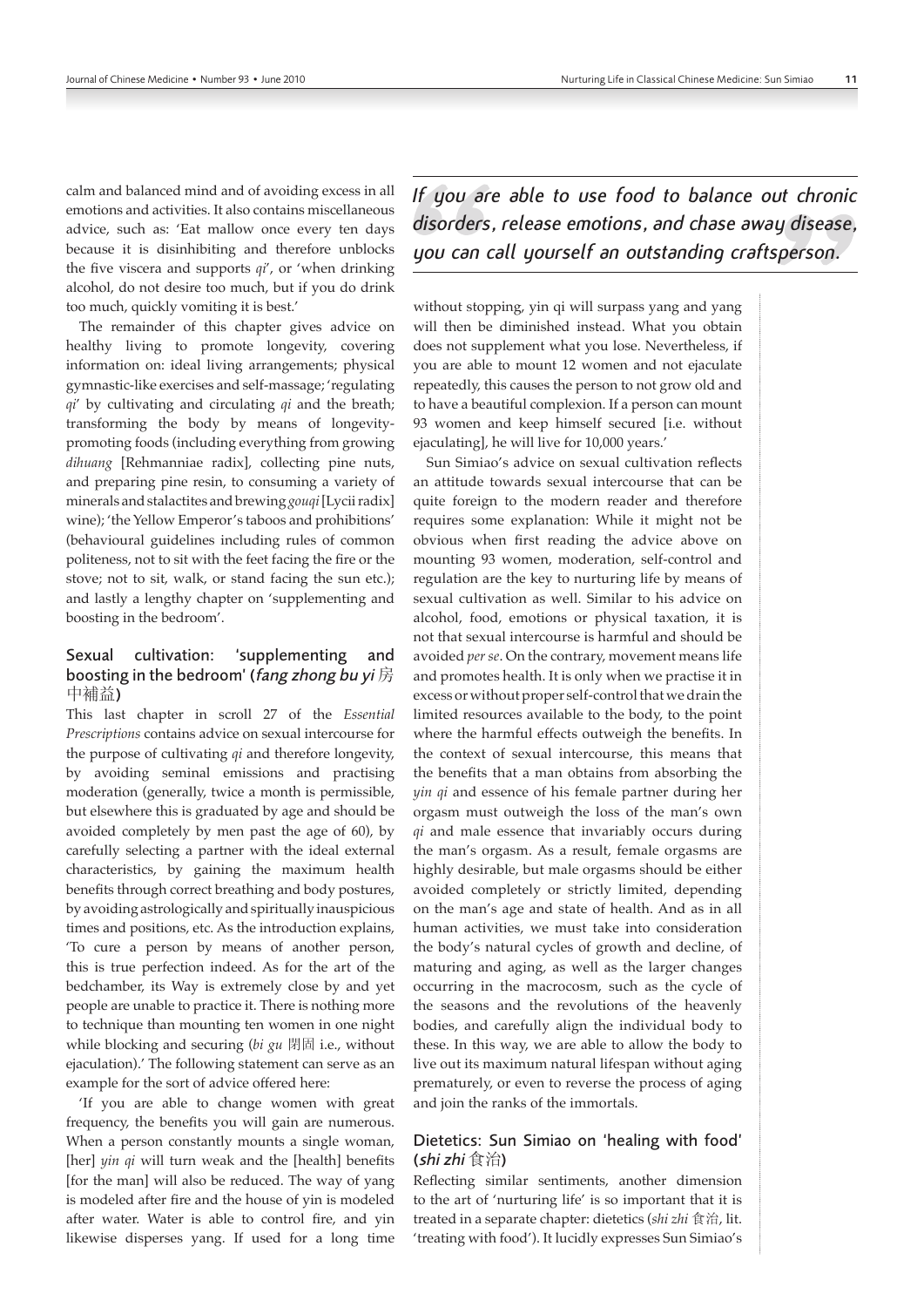attitude towards food and its significance from a medical perspective:

'When a person's body is balanced and harmonious, you must merely nurture it well. Do not recklessly ingest medicinals because the power of medicinals assists only partially and causes the person's visceral *qi* to become imbalanced, so that they easily contract external trouble. All substances that contain *qi* provide food and thereby preserve life. And yet, eating them unawares can mean success or failure. The common people today use them daily without awareness, and so they hardly recognise when water and fire draw near ...

What people depend on is the physical body; what disorders harmonious *qi* is disease; what regulates vexing poisons is medicinals; what rescues life and provides support in crises is the physician. To secure the body at the root, you must provide it with food. To rescue from the speed of disease, you must rely on medicinals. A person who does not know the appropriateness of food is unable to preserve life. A person who does not understand the avoidances of medicinals is unable to use them to eliminate disease ...

Food is able to expel evil and stabilise the viscera and bowels, and to please the spirit and clear the will, thereby protecting blood and *qi*. If you are able to use food to balance out chronic disorders, release emotions, and chase away disease, you can call yourself an outstanding craftsperson. This is the special method of lengthening the years and "eating for old age" and the utmost art of nurturing life ...

People who practice medicine must first thoroughly understand the source of the disorder and know what has been violated. Then, use food to treat it, and if food will not cure it, afterwards apply drugs.'

Like the sections on nurturing life discussed above, this chapter again advocates the common notion of classical Chinese medicine to 'treat disease before it arises' and to first use the least invasive tools at the practitioner's disposal - namely food and what we might call lifestyle advice - before considering the more drastic measures of medicinal formulas and acupuncture or moxibustion as the physician's last resort. This same sentiment is also reflected in the categorisation of medicinal substances in the *Divine Farmer's Classic of Materia Medica (Shen Nong Ben Cao Jing* 神農本草經) into three classes: The highestranking drugs, the so-called 'sovereigns', nurture life, are associated with Heaven, contain no medicinal efficacy, and 'should be taken over a long period of time to lighten the body, boost qi, and prolong life'. By contrast, the lowest category are the 'assistants' and 'couriers' who 'treat disease', are associated with earth, have medicinal efficacy, and 'must not be taken over a long period of time. They are used to eliminate evil *qi* of cold or heat, break up accumulations and cure disease.'

#### Conclusion

What emerges as an underlying common thread in Sun Simiao's writing is not a concern with offering treatments for specific diseases in the sense of aetiologically distinct syndromes and disorders that can be consistently addressed with a set of proven remedies, regardless of the particularities of the afflicted body and accompanying circumstances. Rather, where he ultimately found the true 'art' in medicine was in the great physician's ability to understand the complex relationship - in the ever-changing transformations of *qi* - between the macrocosm and the microcosm of the human body. Having attained that stage of enlightened insight, the 'great physician' is then able to diagnose and realign any potential disharmony, first by means of subtle *qi* cultivation (including things like a quiet reclusive lifestyle, morality, breathing and other forms of physical exercise, spiritual practice, meditation and sexual intercourse), then by means of diet (including not only a regulated intake of balanced foods and drinks but also alchemical and herbal preparations, elimination of grains, consumption of pine resin, stalactites and pulverised minerals), and only as a last resort by means of medical intervention with acupuncture, moxibustion and medicinal prescriptions. The ideals and instructions described in the *Essential Prescriptions*, especially the warning against excessive engagement in worldly affairs, might be impossible to implement for most ordinary people caught in the web of modern life, but any student, practitioner or patient of Chinese medicine should be conscious of these roots and never stop trying to inch closer to the ideals explained and illustrated so vividly by Sun Simiao. In the end, this is what I see as the meaning of 'nurturing life' in Sun Simiao's work: cultivating qi in balance with the macrocosm for the benefit of the individual body, the body of the family (most notably its women, children and the aged), the body politic and the 'body' of the cosmos. And given the current popularity and urgency of discussions on 'sustainability', I cannot think of a more appropriate time for Sun Simiao's pearls of wisdom.

*Dr. Sabine Wilms* has been studying medieval Chinese medicine and the treatment of the female body in Chinese medical texts for well over a dozen years, since her days as a doctoral student in Asian Studies and medical Anthropology at the University of Arizona. She currently divides her time between producing books on Chinese medicine, researching and lecturing on Chinese medical history, gynaecology, and 'cultivating life', and living the good life in pursuit of the perfect goat cheese on her small farm in the mountains of Northern New Mexico.

Her publications include *Bei Ji Qian Jin Yao Fang, Essential Prescriptions worth a Thousand in Gold for Every Emergency: Volumes 2-4 on Gynecology* (The Chinese Medicine Database, 2007); the translation of *Pathomechanisms of the Five Viscera* by Yan Shilin (separate books on the Heart, Liver, Lung, Spleen, and Kidney, 2005-2007, Paradigm Publications); *Jin gui yao lue*: *Essential*